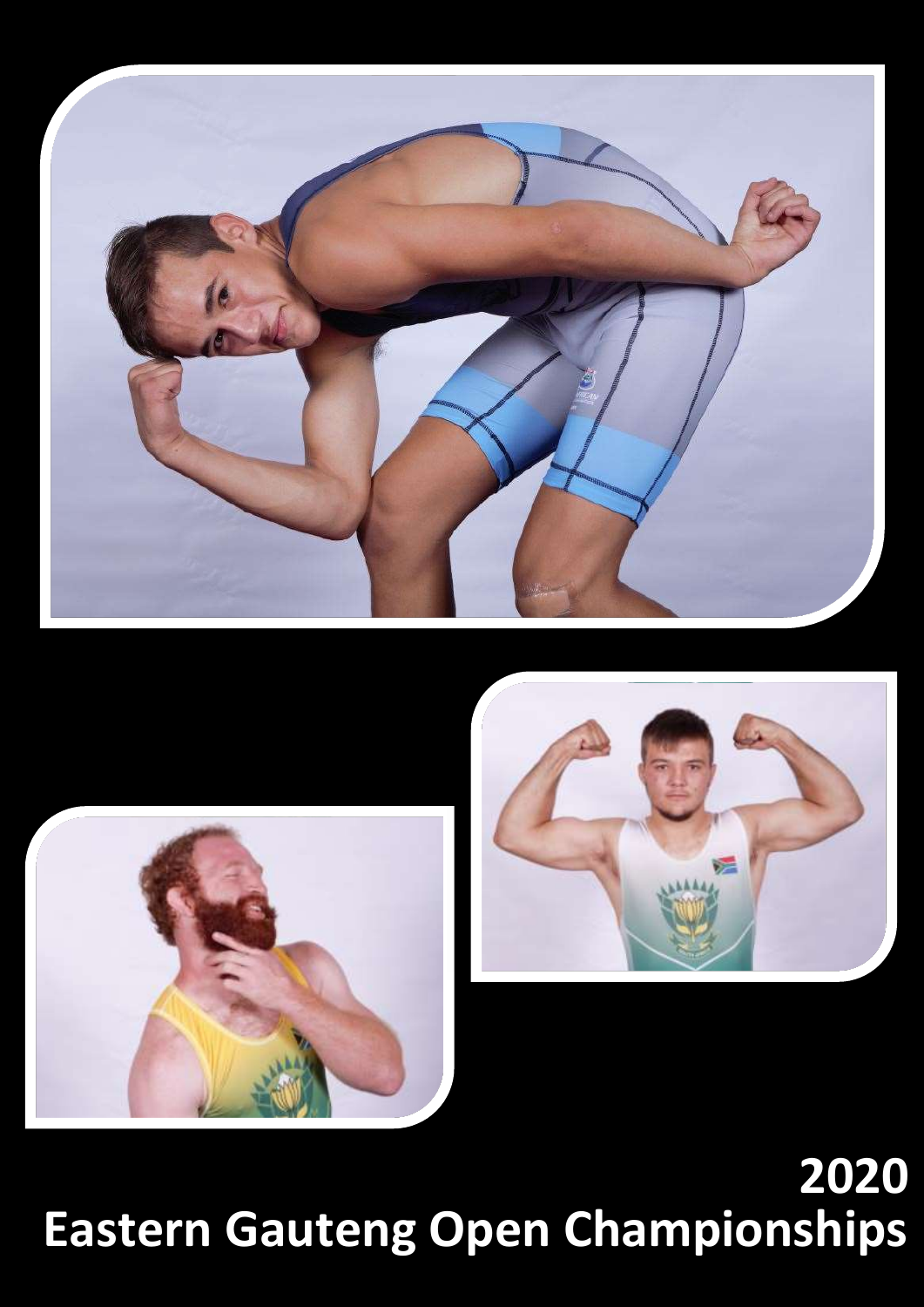| DATE:                     | 22 February 2020                           |           |
|---------------------------|--------------------------------------------|-----------|
| <b>VENUE:</b>             | Carnival City Big Top                      |           |
| <b>CLOSING DATE:</b>      | 20 February 2020 (23h00 on eTMS)           |           |
| TOURNAMENT ADMINISTRATOR: | <b>Gussie Bartlett</b>                     | WRESTLING |
| E-Mail:                   | gussie.bartlett@sasol.com                  |           |
| <b>PHONE:</b>             | 017 610 7578                               |           |
| <b>CELL NUMBER:</b>       | 082 337 2944                               |           |
| <b>MEDICAL/WEIGH IN:</b>  | $07h00 - 08H00$                            |           |
| <b>ENTRY FEES:</b>        | R230-00 $(1st Entry)$                      |           |
|                           | R175-00 ( $2nd$ and $3rd$ Entry)           |           |
|                           | R175-00 (1 <sup>st</sup> Entry PDI/FC/UP)  |           |
|                           | R175.00 ( $2nd$ and $3rd$ Entry PDI/FC/UP) |           |
|                           | R230.00 (LTPD)                             |           |

## **Please take not that no cooler boxes will be allowed in the Big Top, Carnival Security will confiscate any cooler boxes at the entrance.**

## **Free parking are available to the right as you enter the main gate of Carnival if you do not want to make use of the paid parking facilities.**

### **Entrance to the Big Top will also be free.**

#### **CATEGORIES:**

| $\bullet$ LL & LF | U/6; U/7; U/8 (Open Brackets - SAWF LTPD rules)            | - NORDIC Pairing  |
|-------------------|------------------------------------------------------------|-------------------|
| $\bullet$ LL      | $U/9$ ; $U/10$ (Open Brackets)                             | - SA1 Elimination |
| $\bullet$ LL      | $U/11$ ; $U/13$ ; $U/15$ ; Cadet; Above 17 (Open Brackets) | - SA1 Elimination |
| $\bullet$ LF      | $U/11$ ; $U/15$ (Open Brackets)                            | - SA1 Elimination |
| $\bullet$ LF      | U/17 and Above/17 (Open Brackets)                          | - SA1 Elimination |
| $\bullet$ GR      | U/17 and Above/17 (Open Brackets)                          | - SA1 Elimination |
| $\bullet$ LL/LF   | Presidents (Open Brackets)                                 | - SA1 Elimination |

#### **GENERAL INFORMATION**

- 1. All entries to be done on eTMS no manual entries will be accepted, please contact Gussie Bartlett should you have any difficulties entering for the event.
- 2. Program fee R50-00 per club
- 3. We would prefer that clubs do EFT's to settle the accounts, eTMS entry reports will indicate amount due
	- **Name: Eastern Gauteng Wrestling**
		- **Bank: ABSA**
		- **Acc: 210602070**

*Proof of payment can be email to Gussie Bartlett – gussie.bartlett@sasol.com* 

- 4. Officials will meet at 07:00 for official meeting.
- 5. All wrestlers that entered must be registered in eMMS.
- 6. All wrestlers will be weighted during weigh in after medical was completed.
- 7. All referees, team managers, administrators and coaches must be entered on eTMS.
- 8. *LTDP (*U/6; U/7; U/8)
	- All wrestlers will be weighed during weigh in after medical was completed.
	- Bracketing will be done on eTMS after the scales has closed
	- All wrestlers will receive a participation medal
- 9. No Weights catogaries will be wrestled all brackets will be done on the Open Bracket system with a 10% weight gap; bracketing will be done on eTMS after scales has closed, full UWW rules will apply, with true winners appointed according to SA 1 Elimination Pairing Sheets
- 10. Gold, Silver and Bronze medals will be awarded for the first three places